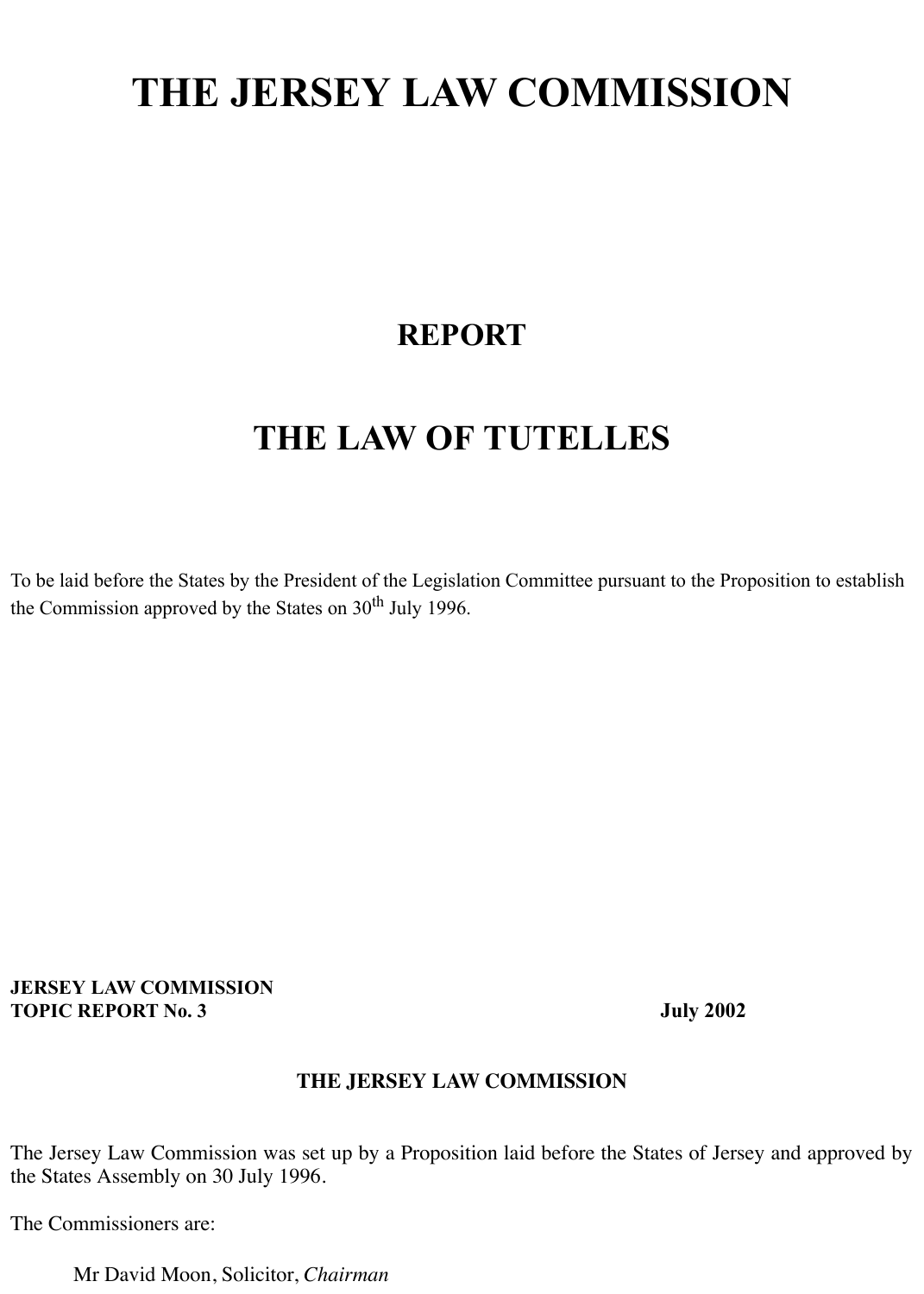Mr David Lyons, English Solicitor Advocate Alan Binnington Mr Clive Chaplin, Solicitor Advocate John Wheeler

The address of the Jersey Law Commission is PO Box 87, St Helier, Jersey, JE4 8PX and its internet pages are within the Jersey government's web site: www.lawcomm.gov.je

## **CONTENTS OF THIS REPORT**

| PART I         | Introduction                                    |
|----------------|-------------------------------------------------|
| PART II        | <b>Background</b>                               |
| PART III       | Proposal                                        |
| <b>PART IV</b> | Conclusions & Recommendations                   |
| Appendices:-   |                                                 |
| A.             | Persons who commented on the Consultation Paper |
| $B$ .          | Acknowledgements                                |

## **THE JERSEY LAW COMMISSION**

## **REPORT**

## **THE LAW OF TUTELLES**

*To the President of the Legislation Committee of the States of Jersey*

## **PART I** Introduction

- 1. The law of Tutelles forms part of the customary law of the Island and was last updated in 1862 by the Loi (1862) Sur Les Tuteurs which imposed certain obligations on the tuteur with regard to preparation of accounts.
- 2. Essentially, a tutelle is constituted by seven electeurs, one of whom can be but does not have to be the tuteur, together with the tuteur if not one of the electeurs, swearing an oath of office before the Royal Court. The tuteur then has the care of the property of the minor and is required to produce accounts annually and agree them with the electeurs.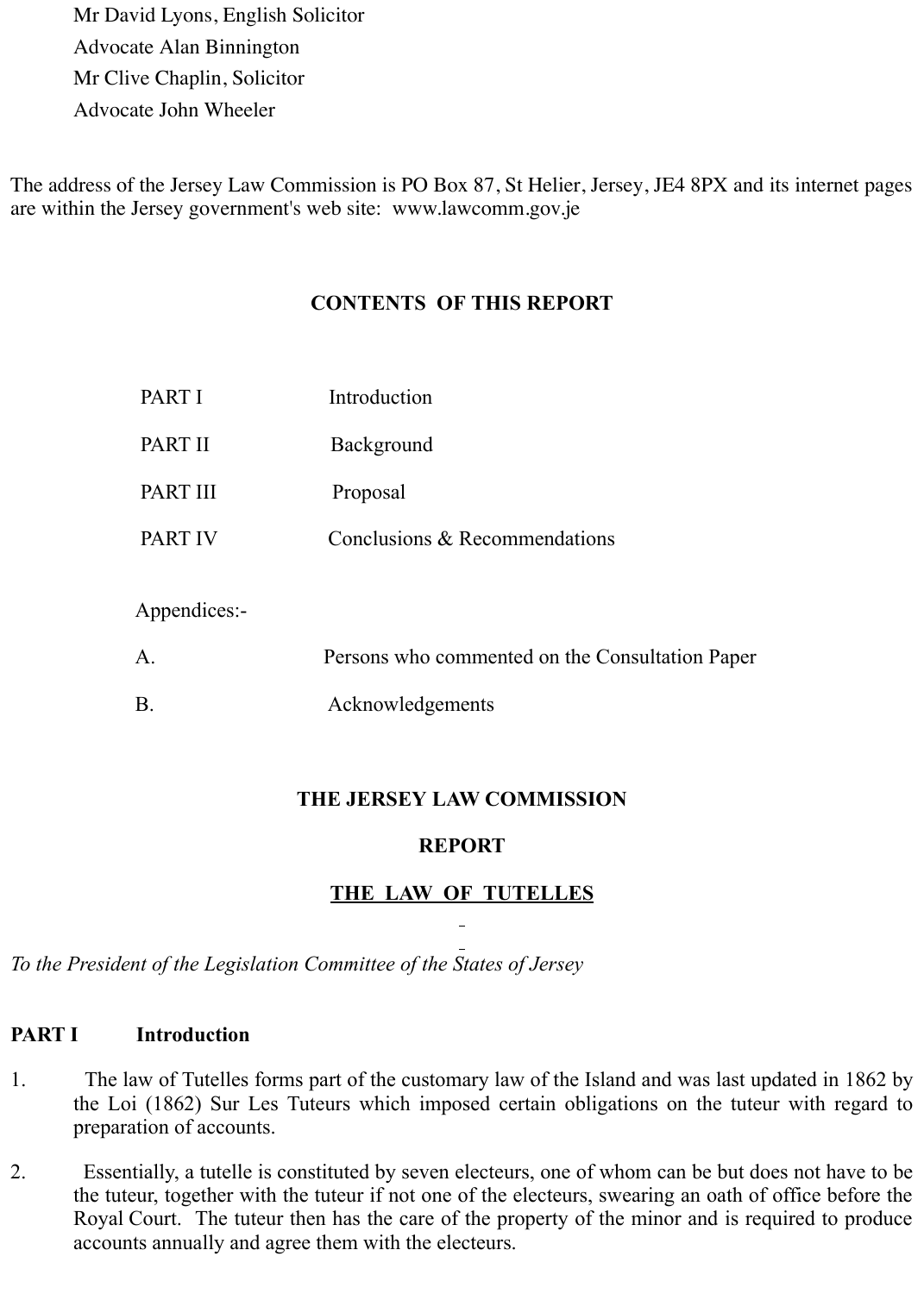- 3. Traditionally, four electeurs are represented by the father's side and three by the mother's. The income from the property comprised in the tutelle can be paid to the minor but no greater income should be paid out; otherwise the tuteur is liable unless the need of the minor is evident or there is urgent necessity.
- 4. According to medieval commentators, a tutelle must be formed on the acquisition by a minor of property, whether by will, gift or otherwise and it is difficult to see how an executor could obtain a good discharge in respect of assets passing by will to a minor without a tutelle having been created.
- 5. The tuteur has the care of his pupille as well as of the pupille's property, unless the tuteur is neither the father nor the mother, in which case the parents would normally have the care of the pupille if they were still living.
- 6. Finally, it is worth noting that the electeurs are the guarantors of the tuteur and jointly and severally liable with the tuteur.

## **PART II Background**

An informal survey of the incidence of tutelles in the Island was carried out in 2000 with the help of Advocates Marian Whittaker and Rose Colley. There were 24 tutelles in existence in 1998, 14 in 1999 and, at the time of the survey in 2000, over 20 then in existence. Since 1995, there have been 99 children subject to tutelles and, although very difficult to get a proper understanding of the average value of tutelles, it would appear that the vast majority are valued at less than £150,000.

Anecdotal evidence would suggest that there are sums of money or other assets belonging to children which are not the subject of tutelles but, for instance, held by parents in trust accounts. It is probable that the current law of tutelles is often more honoured in the breach than in the observance.

Current problems which have been encountered in relation to the present law on tutelles include the following:-

- 1. The electeurs are jointly and severally liable for any defaults of the tuteur yet the electeurs have no real power or influence over the acts of the tuteur. The tuteur is required to agree the accounts of the tutelle annually with the electeurs (Article 4 of the 1862 Law) and can be fined (not more than £100) if he fails to do so (Article 5 of the 1862 Law).
- 2. There is anecdotal evidence to suggest that electeurs do not understand the extent of their potential liability in accepting the office of electeur and research would suggest an electeur is rarely advised of his duties or responsibilities.
- 3. There is an inconsistency in treatment of moveable and immoveable property: the consent of the Royal Court is only required where the tuteur is dealing in real estate owned by the minor.
- 4. There is no investigation into the suitability of a person to be either tuteur or an electeur. This can become particularly relevant in circumstances such as the payment of damages to a minor resulting from a medical negligence claim where the father or mother might be the tuteur and is financially unsophisticated or might have a criminal record for fraud or similar financial crime.
- 5. A relative of the minor can be forced by the Courts to take on the role of tuteur or electeur, if volunteers from the family are not forthcoming.
- 6. There is no clear mechanism for a tuteur or electeur to resign his office during the currency of a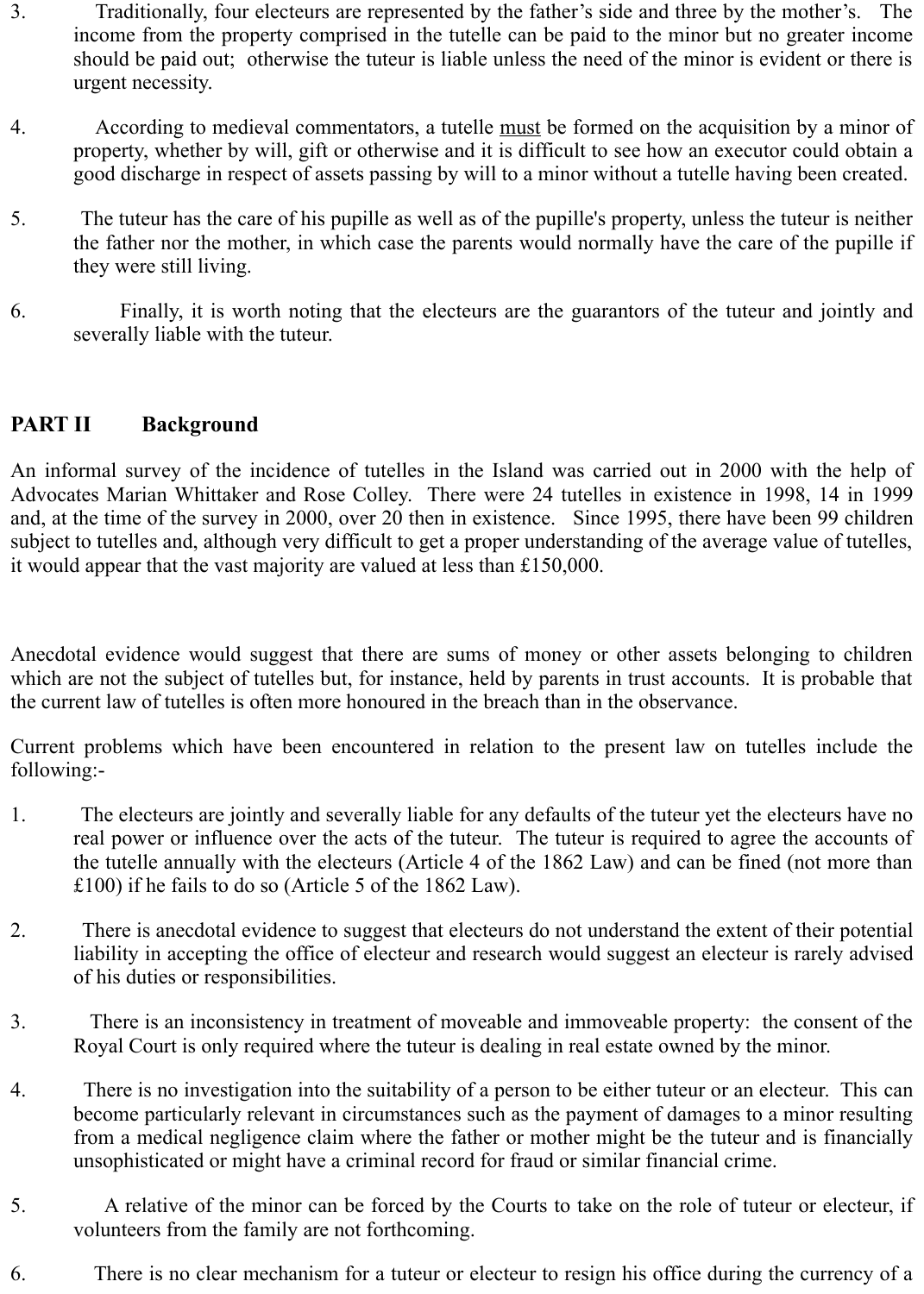tutelle, although it is assumed that on application to the Royal Court by virtue of its inherent jurisdiction over a tutelle, an appropriate Order could be made provided the replacement electeur/tuteur could be found.

- 7. Customary law favouring the paternal over the maternal side of the family is potentially a breach of human rights legislation.
- 8. Banks customarily allow children to operate accounts in their own name and, indeed, as a matter of practice allow children to have cheque books from the age of 16. Technically, by virtue of the law of Jersey relating to tutelles, a child cannot have a bank account.
- 9. The mere fact of having seven electeurs is unnecessarily cumbersome.

## **PART III Proposal**

The Commission proposes that a complete overhaul of the law of tutelles is required and that, as there is essentially no difference between the role of a curator in respect of a person under a curatelle and that of tuteur in respect of a minor under a tutelle, the 1862 law should be repealed and legislation similar to that proposed in Part VIII of the draft Mental Health Law be enacted. Essentially such a proposal would

- (i) abolish the office of electeur;
- (ii) provide for the appointment of a tuteur alone who would be a person most suitable to the circumstances of the case, (perhaps a professional where large sums are involved);
- (iii) recognise the establishment of a tutelle should become voluntary below certain financial limits but ensure, even if a tutelle is not established, that an executor can obtain a good discharge in respect of assets to be inherited by a minor;
- (iv) give power to a broad range of potentially interested parties, including the Court of its own volition, to call for the establishment of a tutelle. The role of the Attorney General in establishing a curatelle under Part VIII of the draft Mental Health Law could be replicated for tutelles;
- (v) give broad powers to the tuteur to apply capital or income of the tutelle as the circumstances demanded whilst adopting the proposed curatelle rules (see Article 103 of the draft Mental Health Law) relating to sale or acquisition of property with the consent of the Court;
- (vi) require accounts to be submitted annually to the Judicial Greffe
- (vii) require the maintenance of a register of tutelles by the Judicial Greffe;
- (viii) remove any distinction in treatment between moveables and immoveables;
- (ix) limit the responsibility of the tuteur to the care of the property of the pupille and exclude any responsibility for the person;
- (x) limit the liability of a tuteur so that he is not liable for the acts of his pupille; and
- (xi) involves the Viscount, at the request of the Court, in the selection of a lay person as tuteur, giving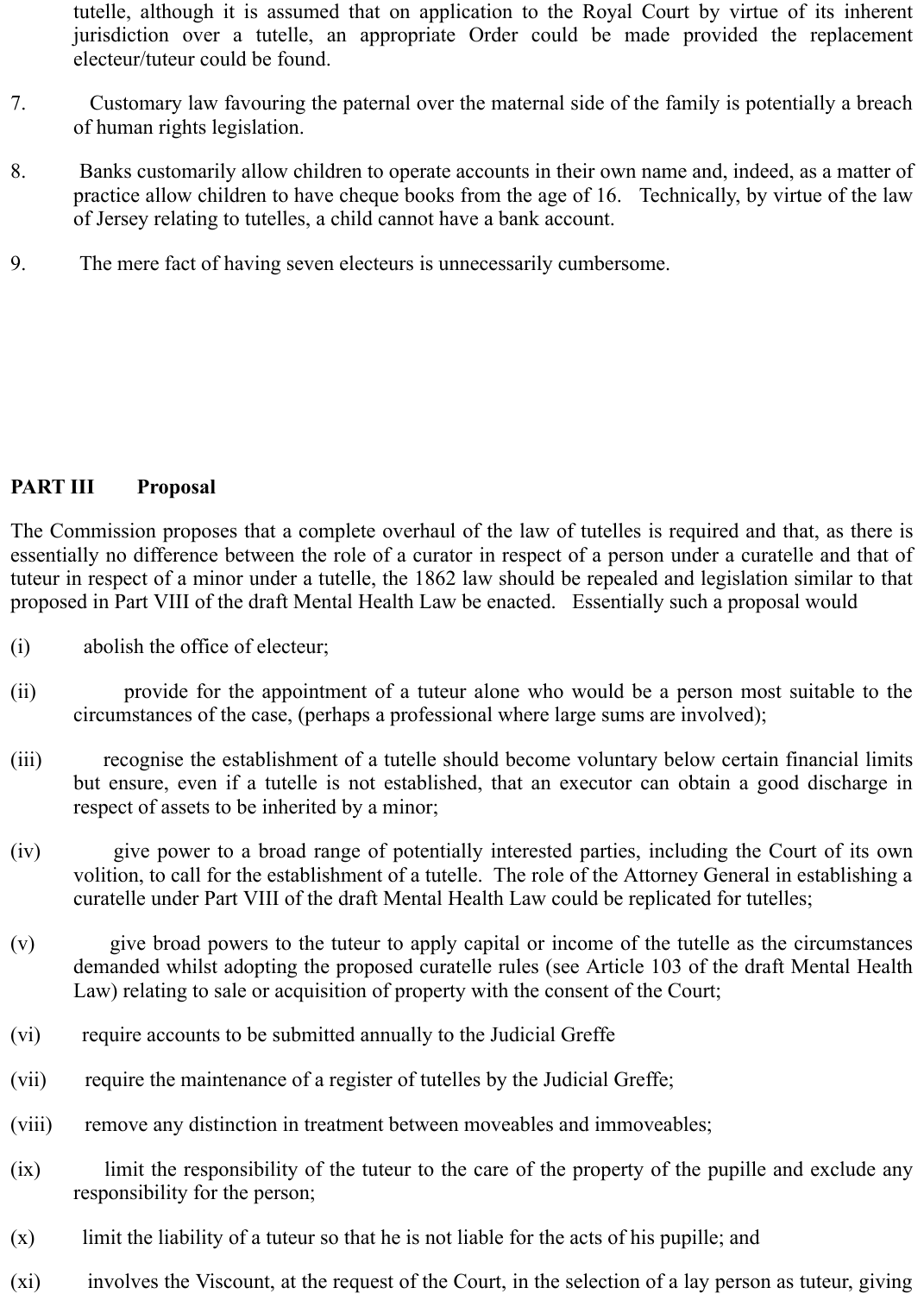opportunity to the Viscount to interview a candidate and advise her or him of their responsibilities under the law, and enabling the Viscount to assist in the management of the tutelle.

## **PART IV CONCLUSIONS AND RECOMMENDATIONS**

The present law is out-dated and results in a cumbersome and inflexible arrangement for the management of a minor's property. In particular, it is ill-suited to present day family arrangements and it fails to recognise adequately the need for appropriate supervision of the management of the minor's wealth and flexibility in its application during the minority. Where small sums are concerned, the structure of the tutelle is wholly out of proportion to the benefit obtained. A new law, repealing the 1862 law and introducing provisions as outlined above is therefore recommended.

#### **DAVID MOON,** *Chairman*

## **DAVID LYONS**

## **ALAN BINNINGTON**

## **CLIVE CHAPLIN**

#### **JOHN WHEELER**

#### **APPENDIX A**

## **PERSONS WHO COMMENTED ON THE CONSULTATION PAPER**

The Bailiff Sir Philip Bailhache

Advocate A P Roscouet Le Gallais & Luce

Advocate Christopher Lakeman Olsens

Mrs R M Roberts-Mapp